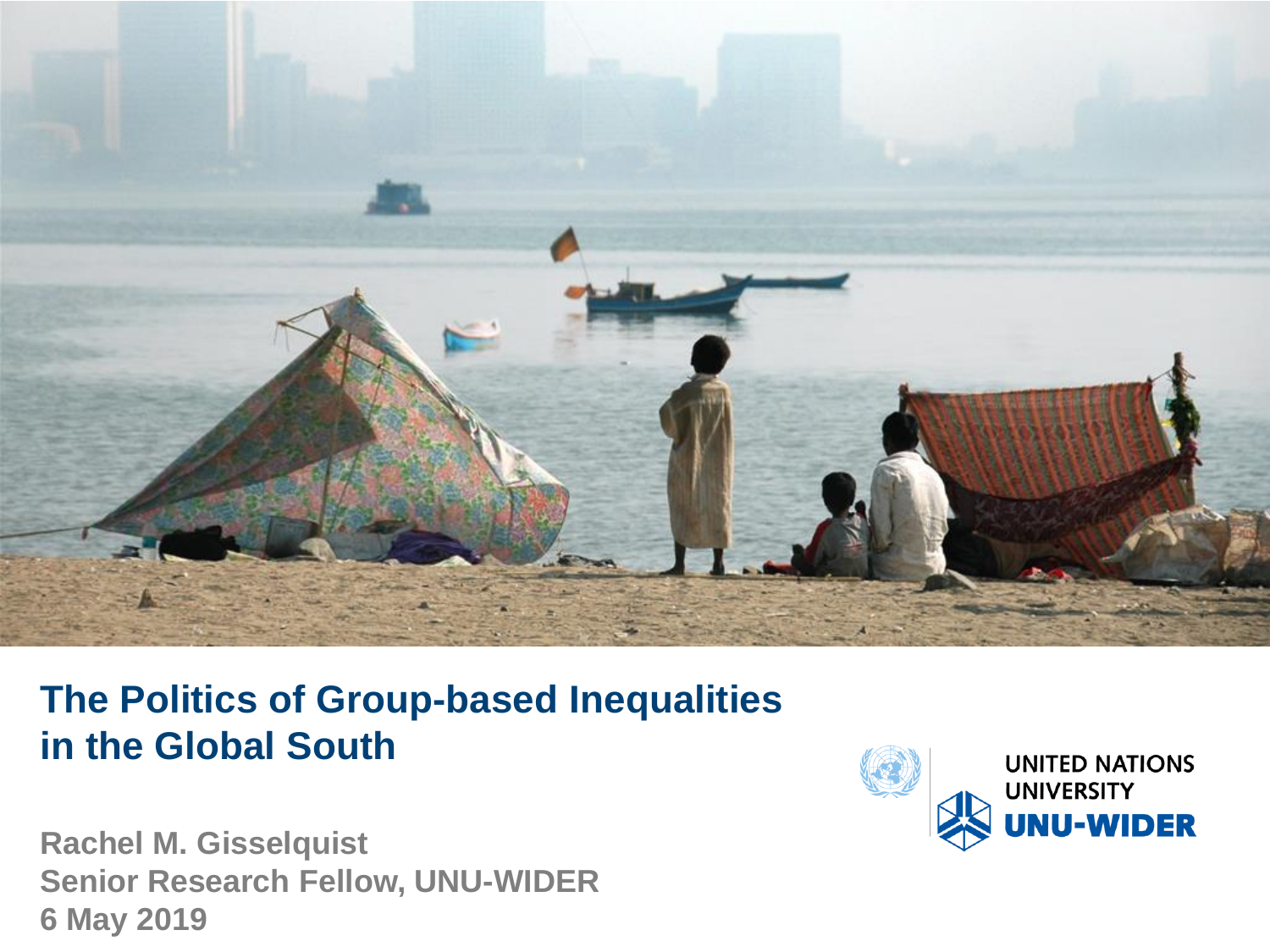Horizontal inequality between groups in society defined in "ethnic" or cultural terms (in contrast to vertical inequality between individuals, households)

SDG 10: Reduce inequality within and among countries:

• 10.2: "By 2030, empower and promote the social, economic and political inclusion of all, irrespective of age, sex, disability, race, ethnicity, origin, religion or economic or other status"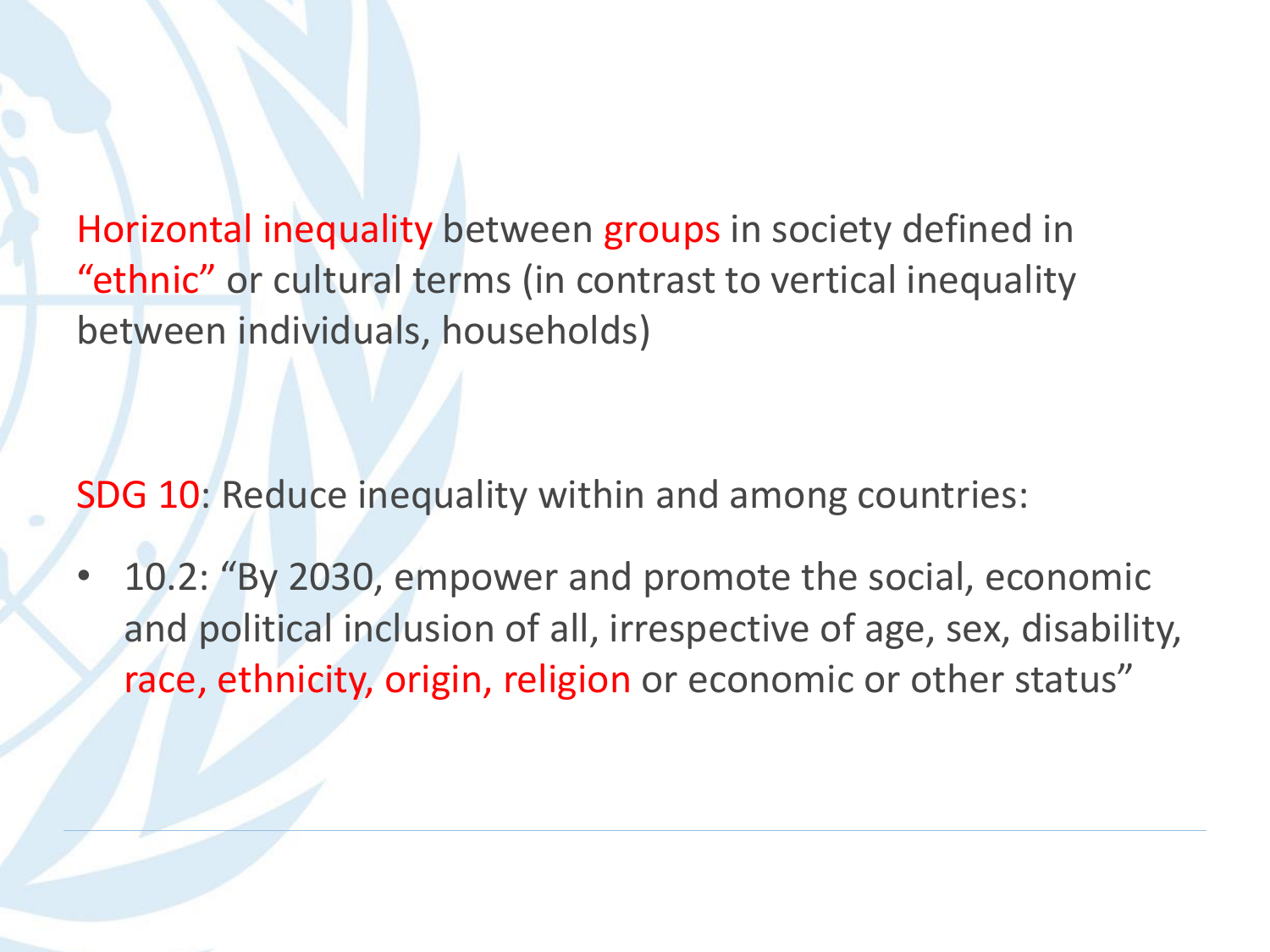## Politics is central to SDG 10 – especially in relation to horizontal inequality (HI):

- 1. HI has potentially big implications for peace, development, and governance.
- 2. Addressing HI is inherently political.
- 3. Data are political posing challenges for SDG measurement and monitoring.
- 4. There are multiple policy options to addressing HI and no one-size-fits-all solution. But do note some risks with grouptargeted policies.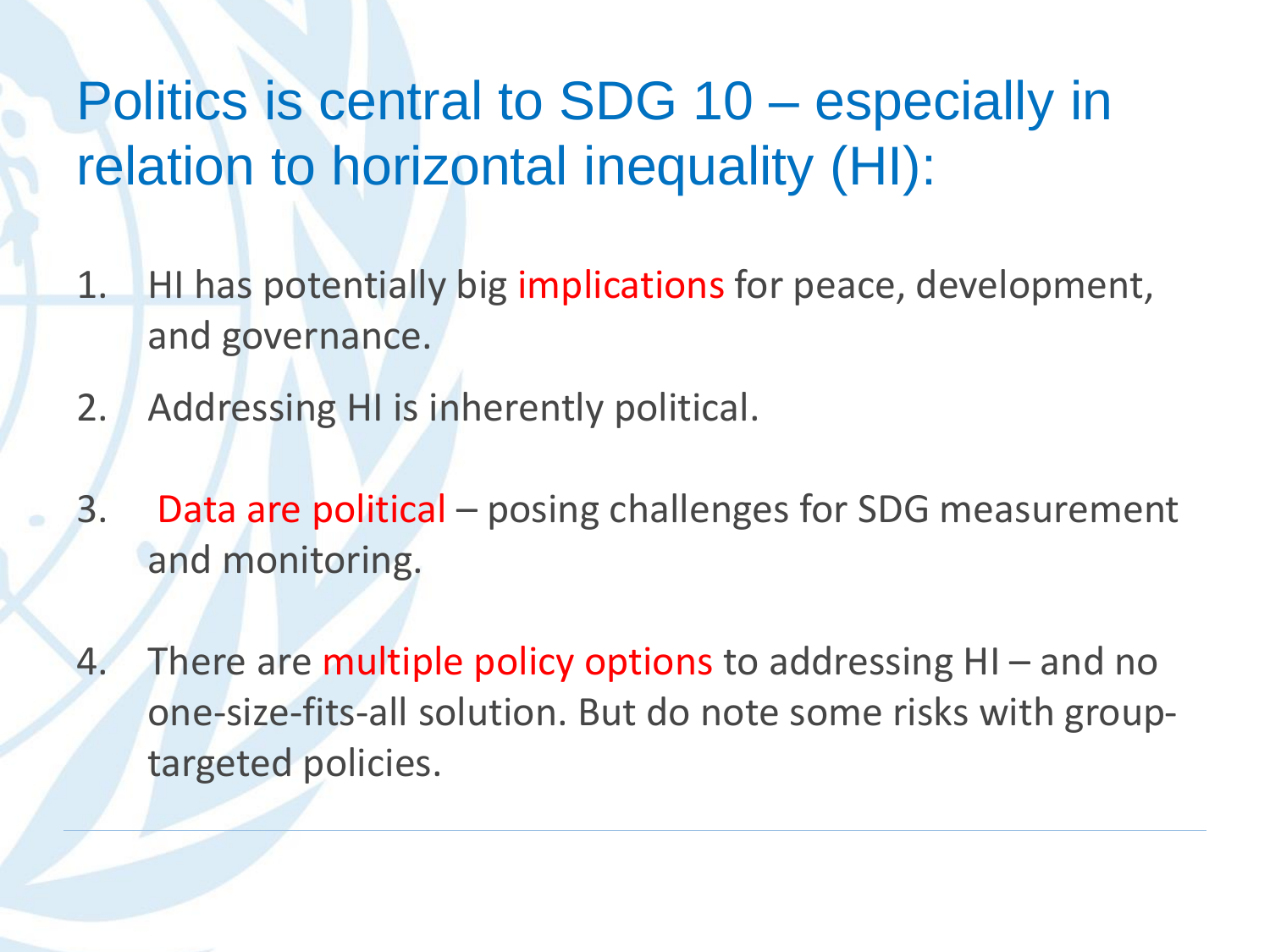

The politics of groupbased inequalities measurement, implications, and<br>possibilities for change



This is part of the 'Disadvantaged groups and social mobility' project.

#### **TEAM**

**Focal point: Rachel Gisselquist** Assistant: Kati Hirvonen **Communications: Annett Victorero**  This component of the 'Disadvantaged Groups and Social Mobility' project aims to shed new light on the extent to which inequalities run along ethnic, gender, and other communal lines, as well as understanding the determinants of these group-based inequalities, including the potential for change. Furthermore, the research considers impact of these inequalities on development and structural transformation. It complements previous work by UNU-WIDER on horizontal inequality and inclusive growth, with particular attention to distilling and developing key perspectives from political science and supporting interdisciplinary collaboration.

The research is organized into four broad areas: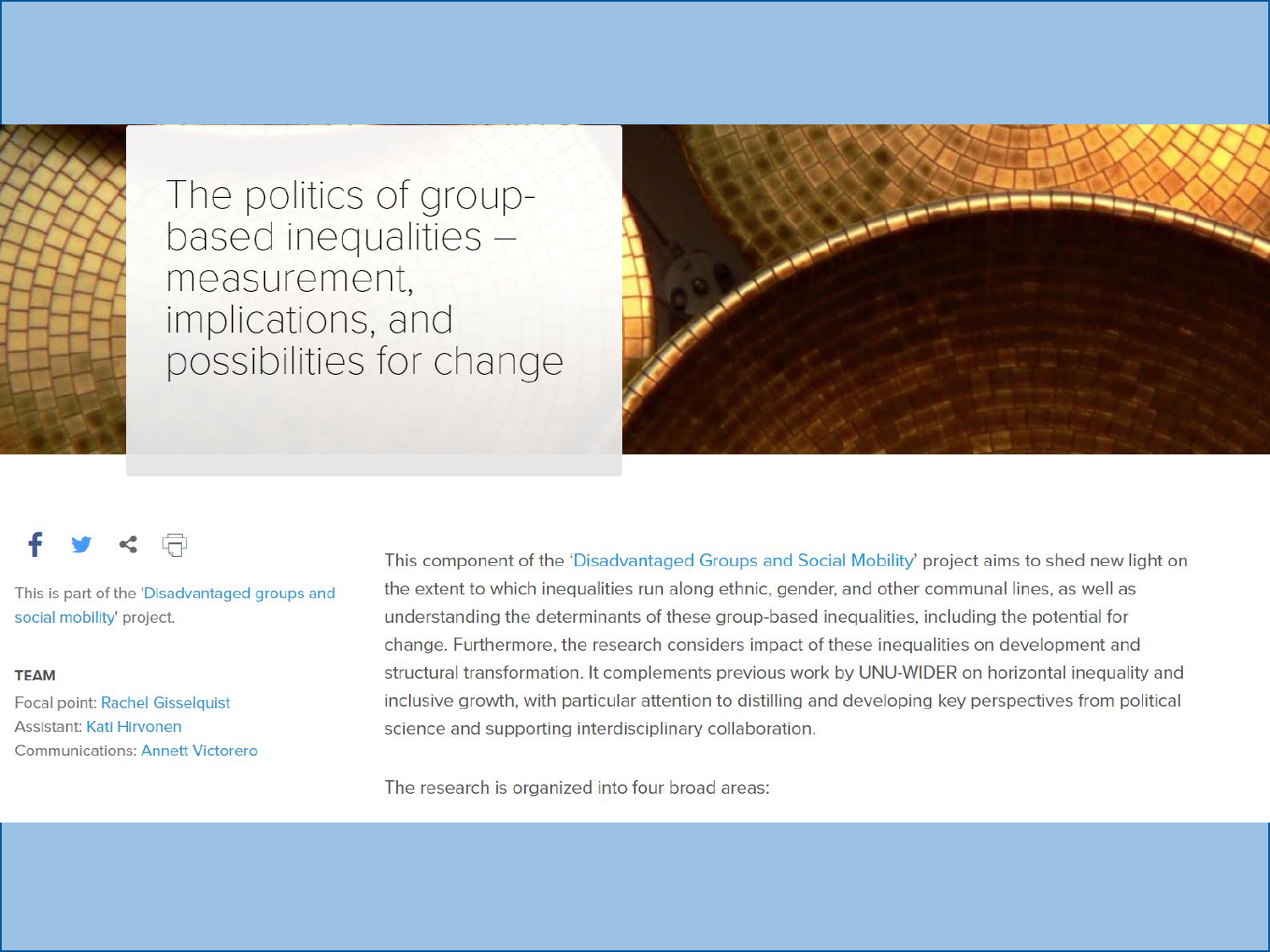#### What does it mean to look at the politics of HI?

Politics is about "who gets what, when, how" (Lasswell 1936)

• Who are the actors? What do they want (power, money, resources…)? How is the distribution decided (war, elections, official decree, popular deliberation…)?

The project offers examples of how to "take politics into account" in development, along illustration of a key critique:

There's not one approach to taking politics into account, but multiple approaches (pluralist, statist, structuralist, rational choice institutionalist...).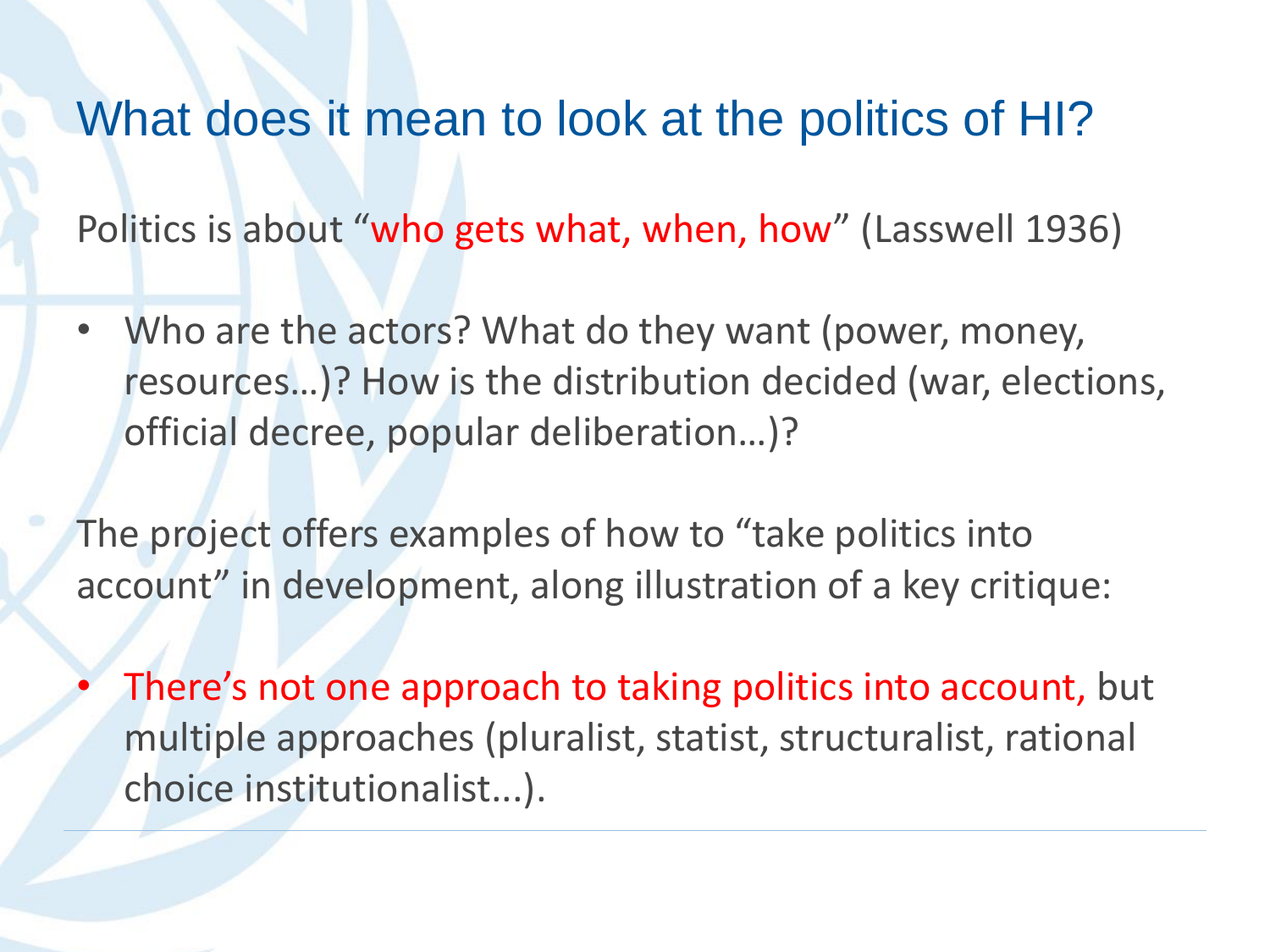#### 4 research areas & 4 interrelated sets of questions

- **Patterns and trends:** How does HI vary (across countries, over time, within countries)? What more can be learned from available survey and census data? What are prospects for better data?
- **Political implications:** What are the implications of HI? What are the mechanisms?
- **HI as an outcome:** How and why does HI vary and change? How can policymakers influence/hasten/support positive change?
- **Inequality and migration:** How does migration influence HI? Why are inequalities between migrants and host country populations deeper and more persistent in some contexts than others?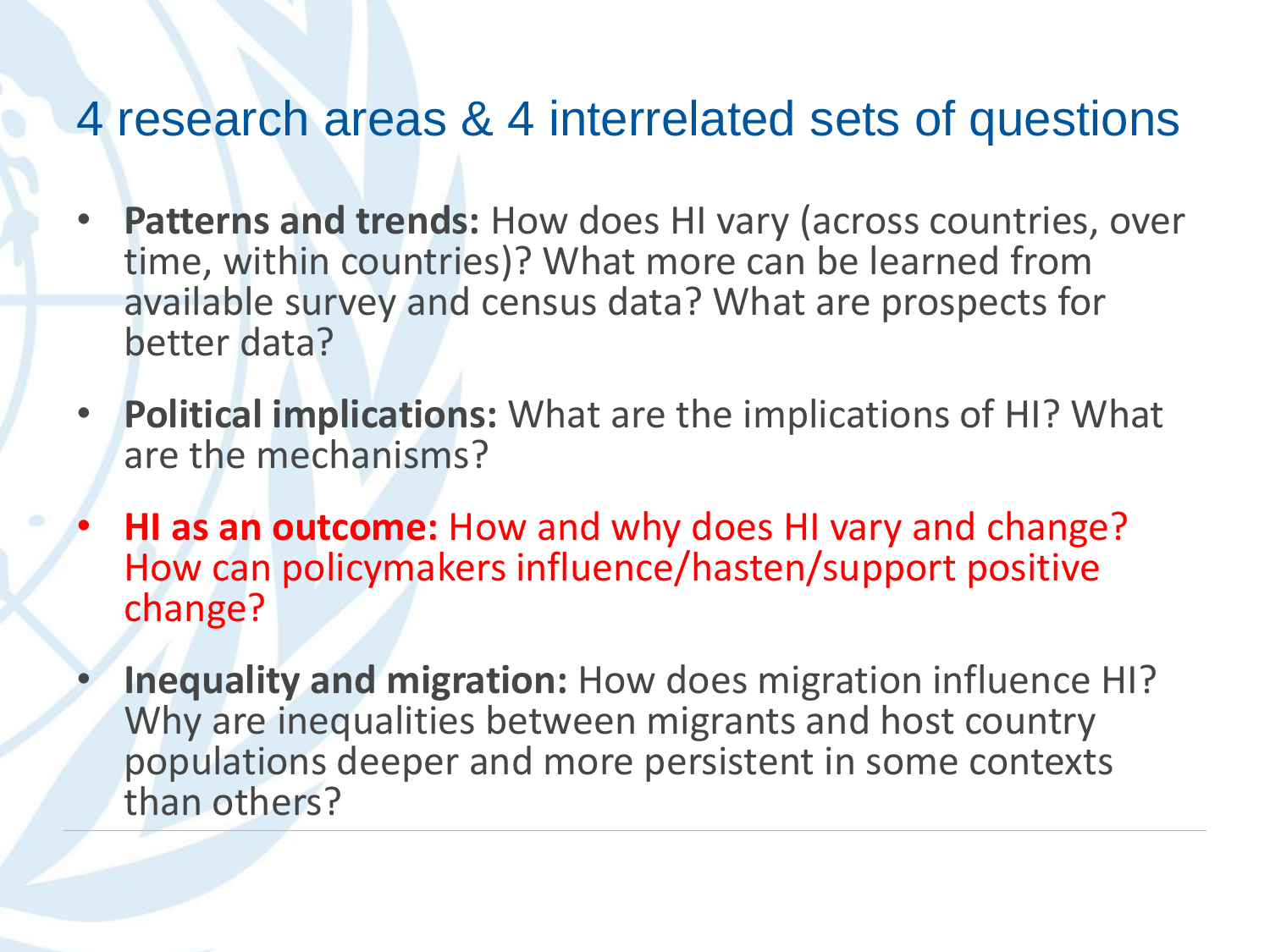#### A mixed-method, multi-level research strategy

#### Concept formulation and theory-building studies:

- 4 that introduce & situate core concepts, chart new areas for research & policy
- 9 on political implications in routine politics 3 thematic areas, 3 regions
- 5 setting out new directions for research on legal empowerment

#### Cross-country data and analysis:

- Stocktaking & quantitative analysis of available datasets on HI
- Data collection on affirmative action around the world (watch this space)

#### Case studies (quantitative and qualitative):

- 15 selected countries on HI patterns/trends, using survey & census data
- 8 comparative "group-country" studies -- 2 migrant groups, 4 host countries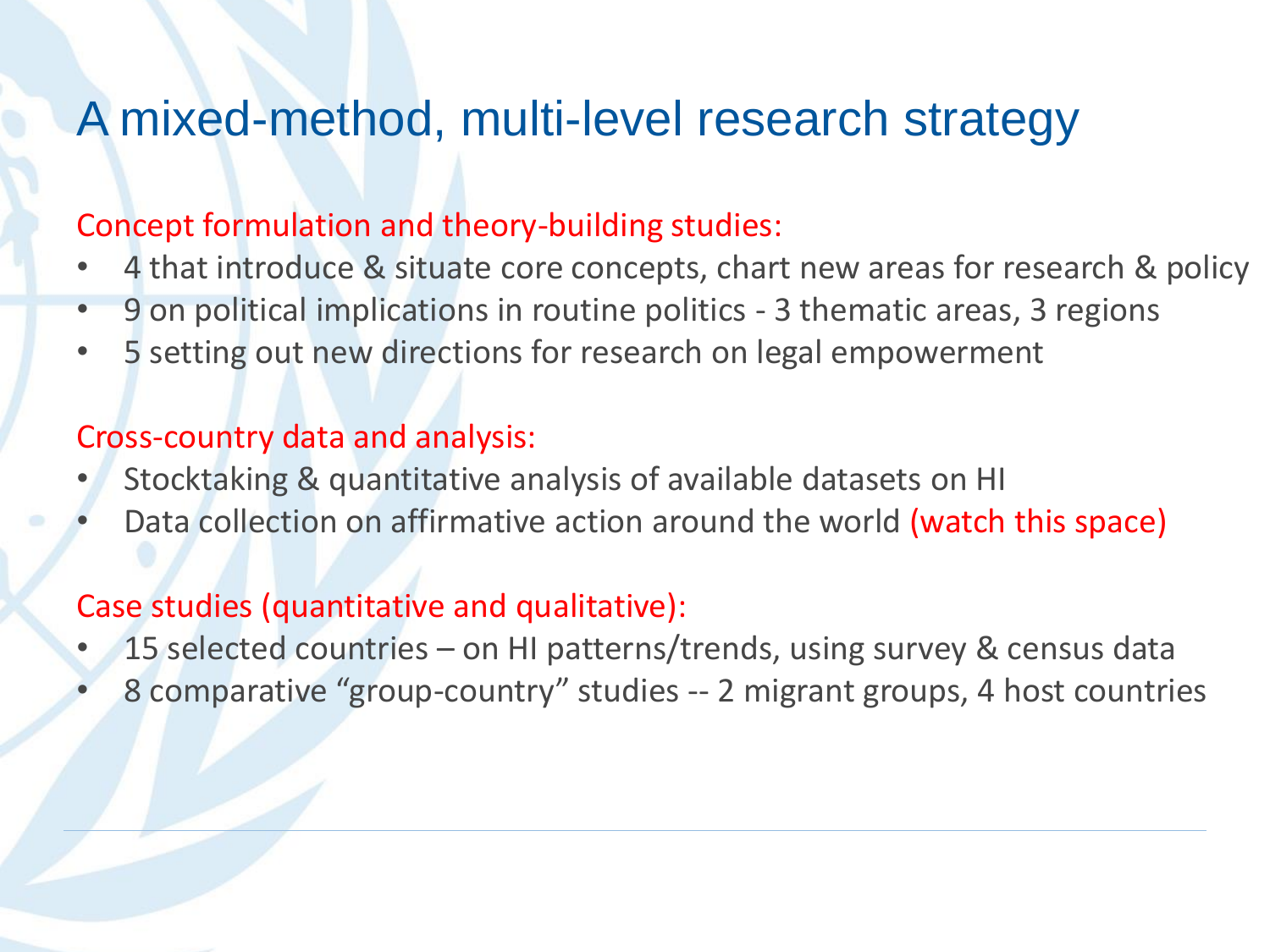#### 42 original studies, 4 edited collections, 60 collaborating scholars:

**Patterns and trends:** Belinda Archibong, Bethlehem A. Argaw, Biniam Bedasso, Carla Canelas, Nishant Chadha, Thi Thu Hoai Dang, Sanaz Fesharaki, Iván Gachet, Diego Grijalva, Isaac Kanyama, Patricia Justino, Pedro Leivas, Emmanuel Maliti, Mahdi Majbouri, Hadia Majid, Bruno Martorano, Omar McDoom, Muhammad Rashid Memon, Christophe Muller, Bharti Nandwani, Nonso Obikili, Paul Ponce, Celia Reyes, Anderson Moreira Aristides dos Santos

**Political implications:** Natalia Bueno, Jeffrey Conroy-Krutz, Alberto Diaz-Cayeros, Thad Dunning, Josh Gelber, Clark Gibson, Courtney Jung, Adrienne LeBas, Beatriz Magaloni, John Porten, Joel Selway, Prerna Singh, Dean Spears, Pavithra Suryanarayan, Ashutosh Varshney

**HI as an outcome:** Rina Agarwala, Catherine Boone, Daniel Brinks, Carla Canelas, Wendy Hunter, Liliana Narvaez Rodriguez, Scott Taylor, Lars Waldorf

**Inequality and migration:** Qais Alemi, Carl Bankston, Phi Su, Tamsin Barber, Franck Bosch, Catherine Gladwell, Feng Hou, Ravi Pendakur, Carl Stempel, Min Zhou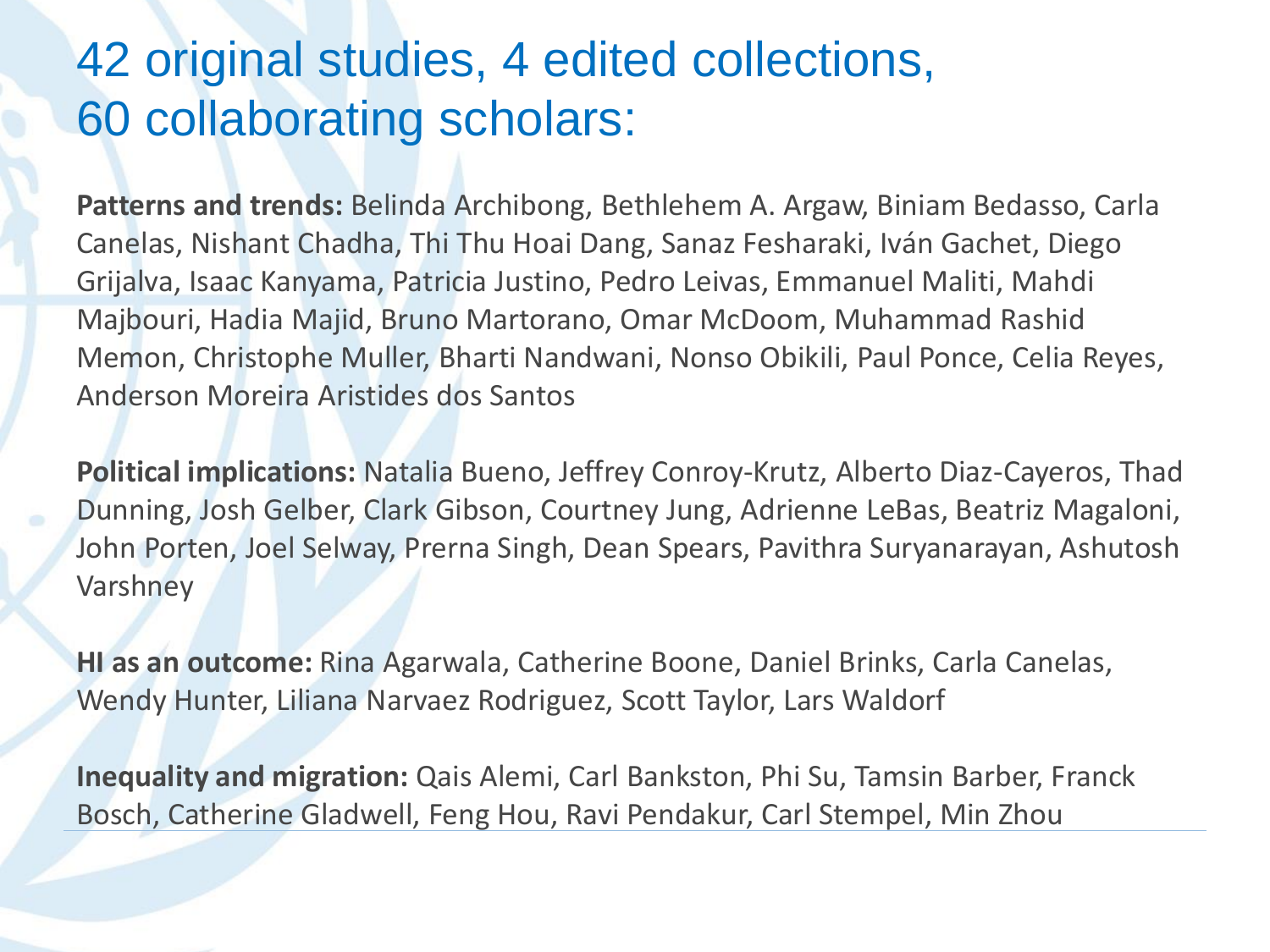## 1) HI has potentially big implications for peace, development & good governance

HI matters not only for normative reasons (fairness, equality, justice), but also because of its potentially negative impact on other outcomes that we care about:

• Peace & conflict: Brown, Stewart & Langer 2007; Cederman, Weidmann & Gleditsch 2011; Stewart 2008; Nygård et al. 2017; Justino 2017

*"Some of the greatest risks of violence today stem from the mobilization of perceptions of exclusion and injustice, rooted in inequalities across groups…"* (World Bank & UN 2018)

• Growth & development: Alesina, Michalopoulos & Papaioannou 2014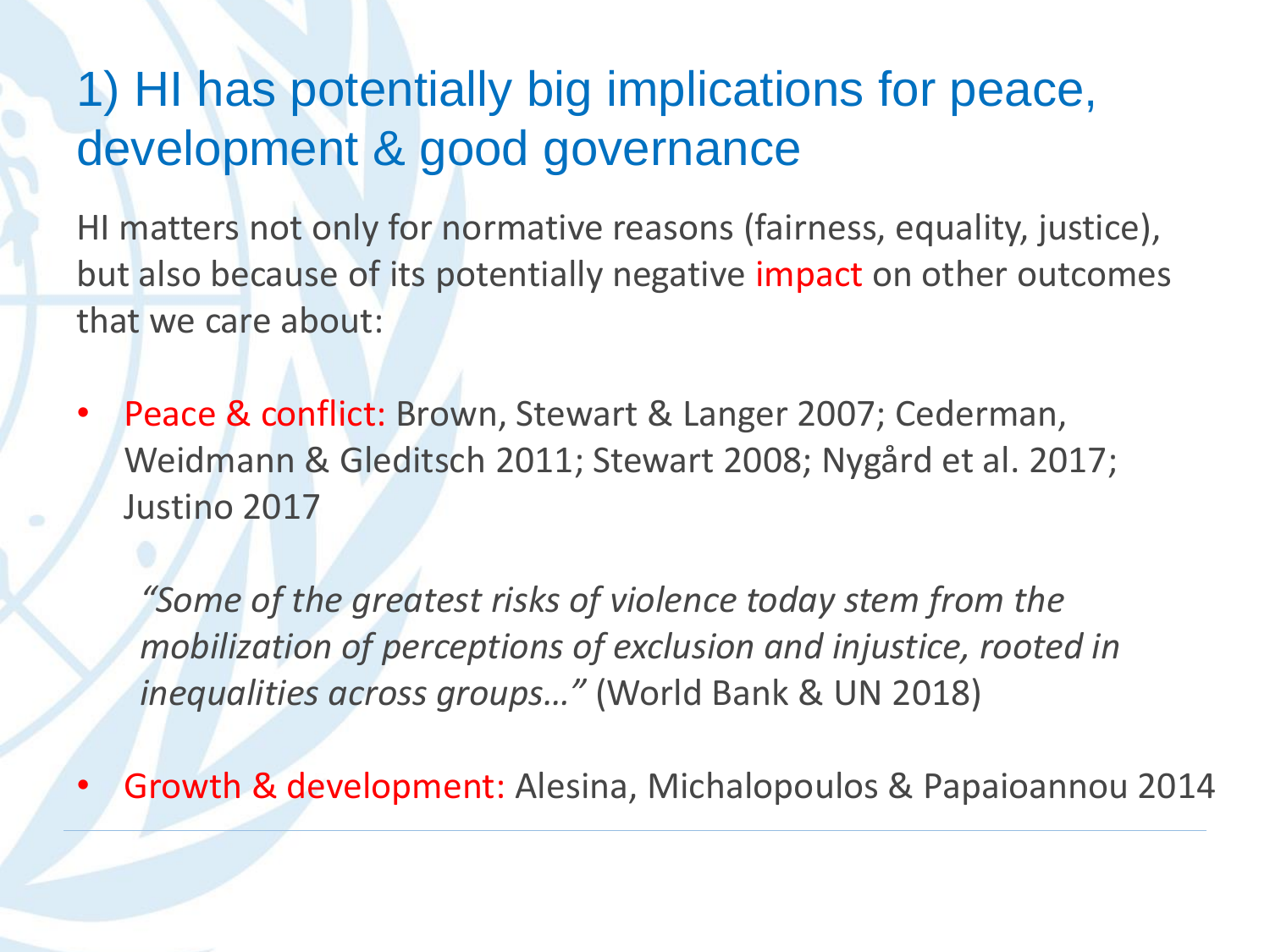Our work considers "routine" politics as well:

- Elections: Conroy-Krutz 2016; Suryanarayan 2018; Bueno & Dunning 2017
- Service provision: Singh & Spears 2017; also Baldwin & Huber 2010
- Protest & contentious politics: Gubler, Selway & Varshney 2016; Lebas 2017; Jung 2017

The implications of HI may be as bad as  $-$  even worse than  $$ vertical inequality and ethnic division alone (Baldwin & Huber 2010; Østby 2013).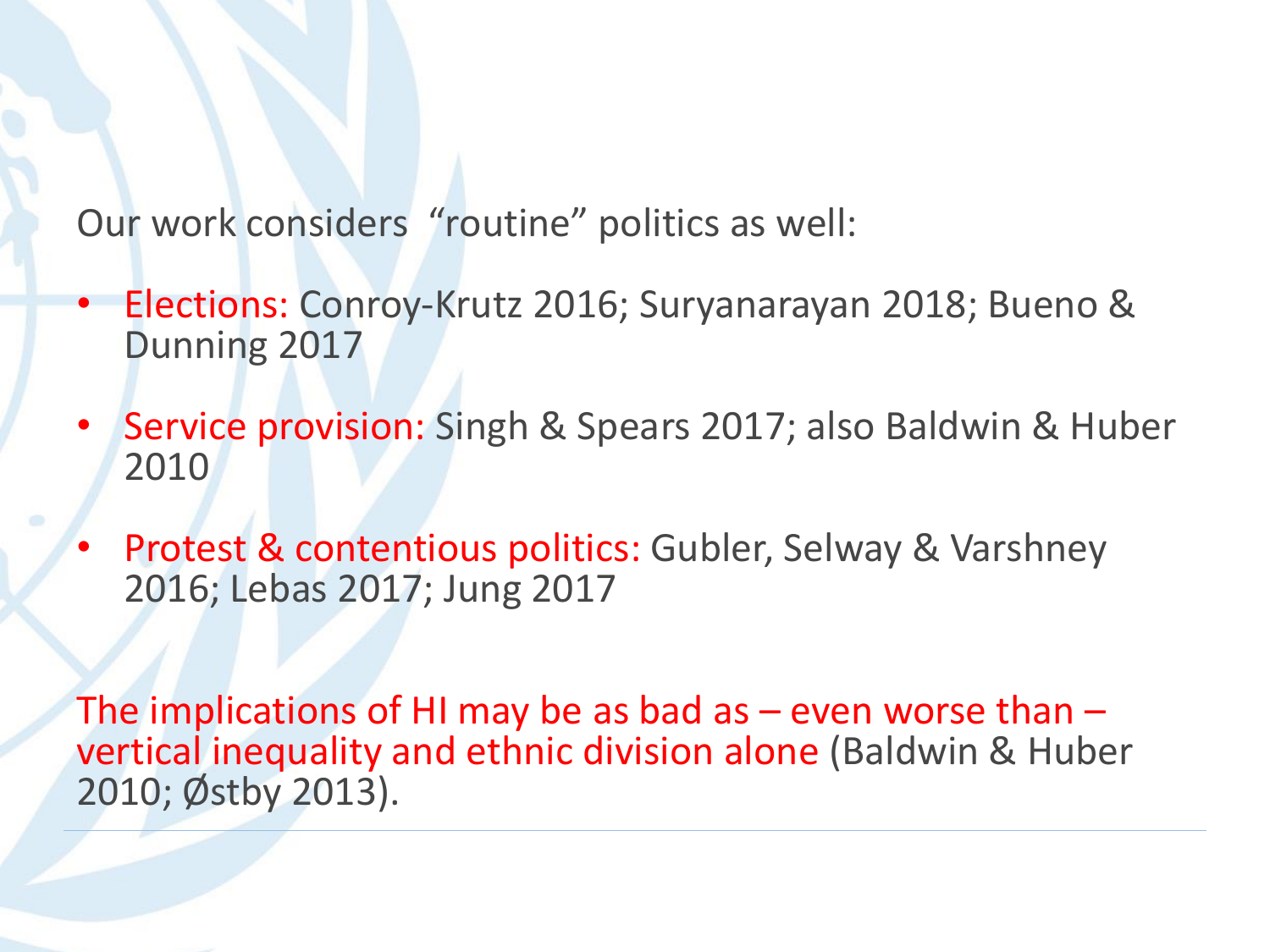## 2) Addressing HI is political.

Greater equality might be optimal for society as a whole, but not for all groups and individuals. "Winners" (C, D) under the current distribution have clear interests in not redistributing:



How can the political will for reform (including C & D) be built and sustained?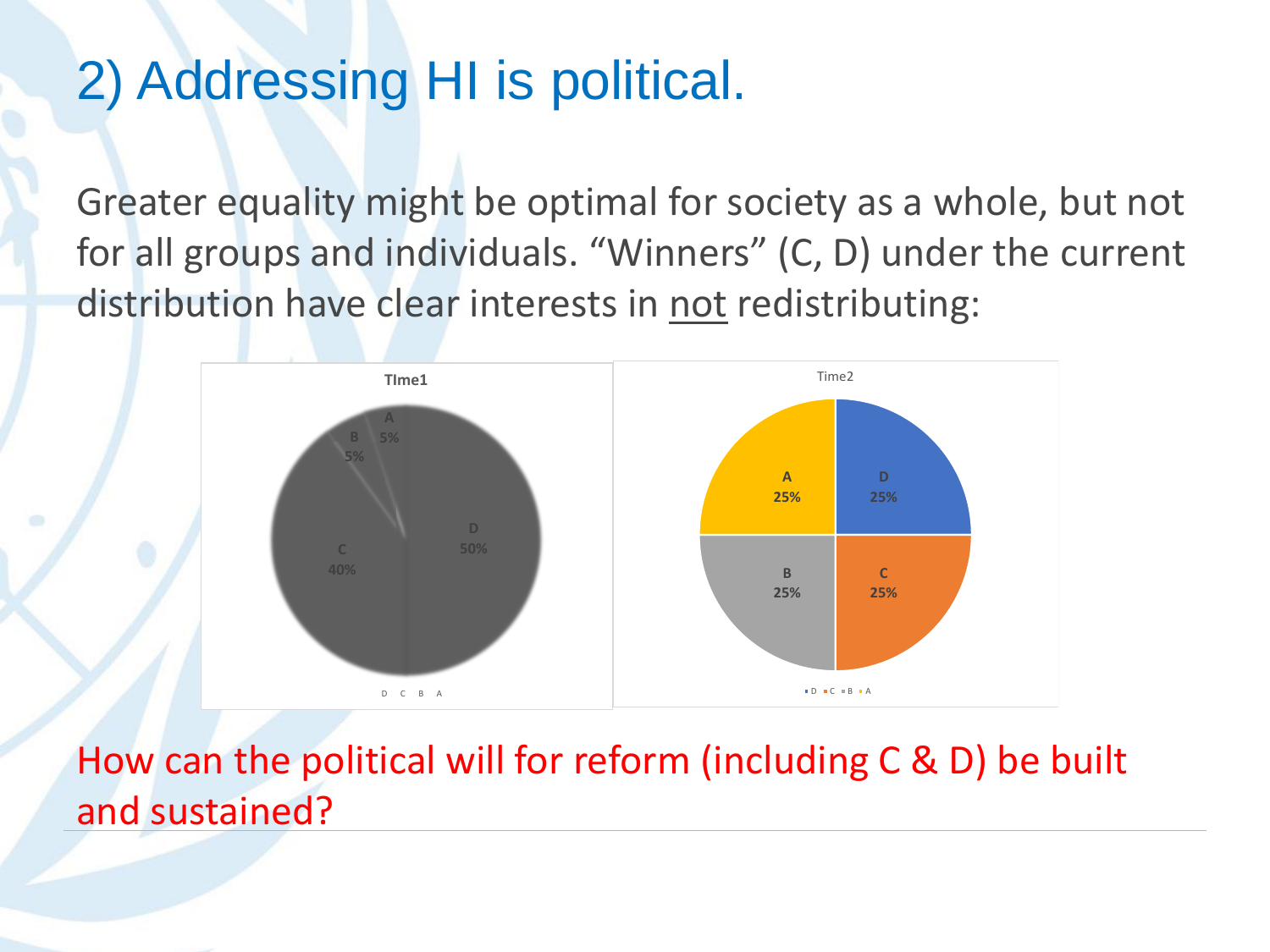Growth can help to ease distributional challenges (bigger pie), but:

- The pie would need to be a lot bigger for C & D to come out even in absolute terms
- Growth doesn't help much if groups care more about relative resources
- Political power and status tend to be relative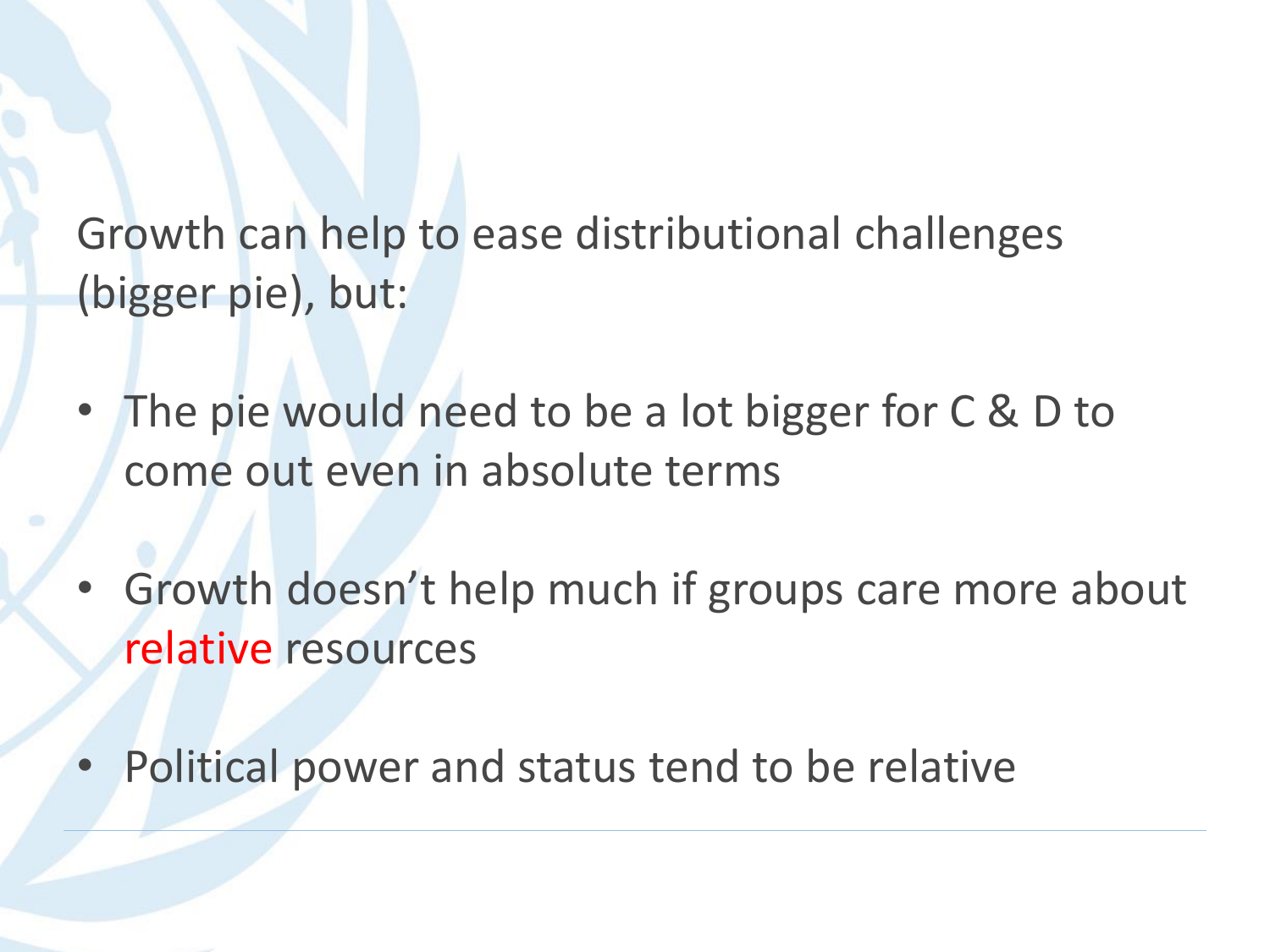## 3) Data on HI are political – posing extra challenges for SDG measurement and monitoring

Despite progress, we lack the data necessary to assess and monitor the "social, economic and political inclusion of all, irrespective of … race, ethnicity, origin, religion" (SDG 10).

• Consider Tanzania (Maliti 2018)…

Data gaps stem from a variety of challenges:

- Some are common across multiple thematic areas (cost, technical skill, administrative capacity)
- Others are more acute for "ethnic" data (methodological, conceptual, and political challenges).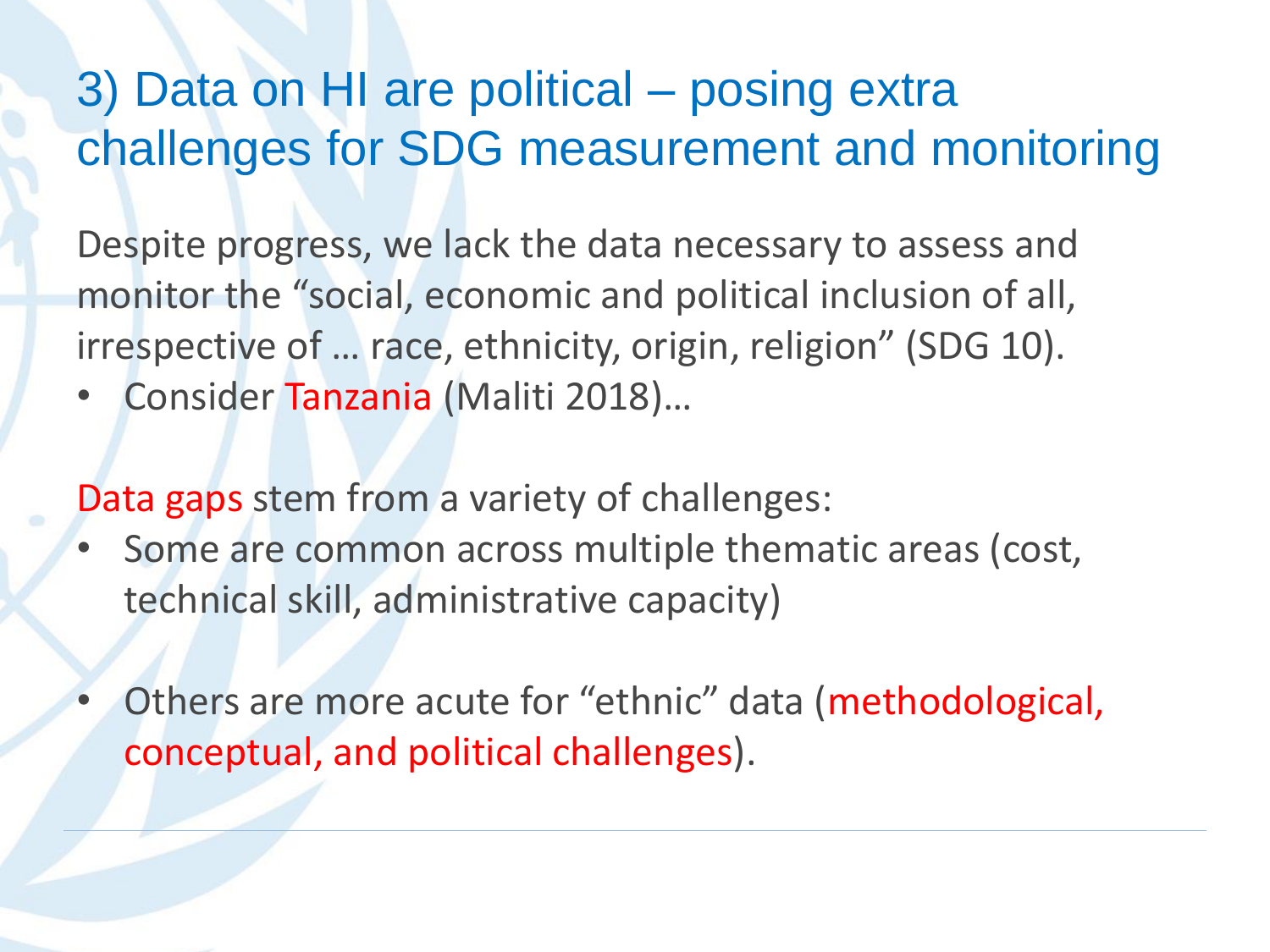## Political challenges to collecting and making public ethnic data

There's money and power at stake  $-$  use in the allocation of public resources and representation (e.g. legislative seats).

Statistics influence perceptions of power and political maneuvering among groups. They are a potentially powerful tool in documenting grievances and advancing political claims.

They can be used to identify and discriminate against groups.

- Ú.S. Census and Japanese-American internment (Minkel 2007)
- Concerns may impact responses

Simply compiling such data may be nationally divisive (Lieberman and Singh 2016)

• "There is no ethnicity here. We are all Rwandan."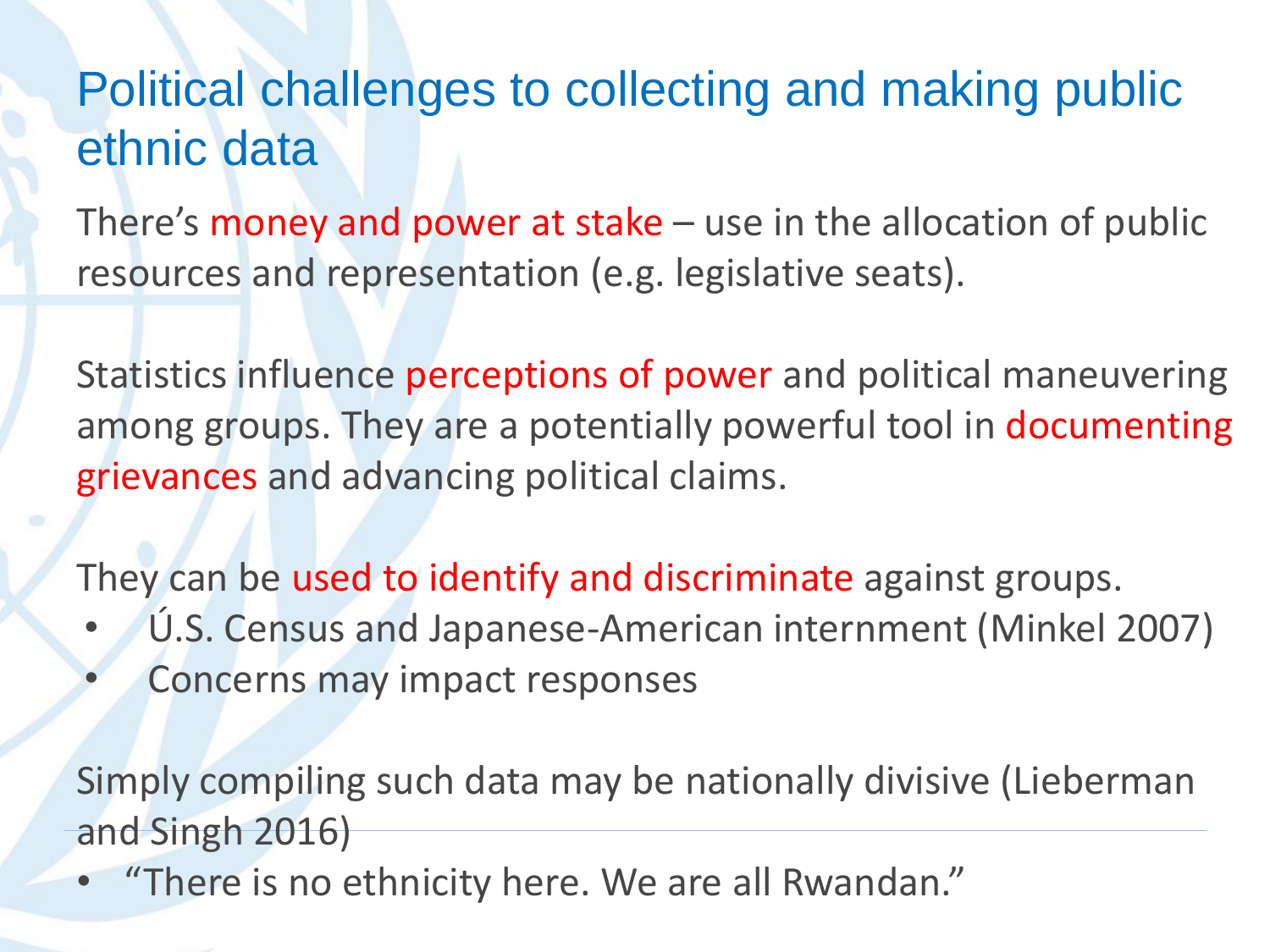$\rightarrow$  It is not uncommon for gaps in ethnic and HI statistics to be intentional. This can be in the public interest.

Therefore: Be critical of the numbers -- "Not everything that counts can be counted, and not everything that can be counted counts."

Explore and develop other types of databases

- Varieties of Democracy (V-Dem)
- Minorities at Risk (MAR, A-MAR)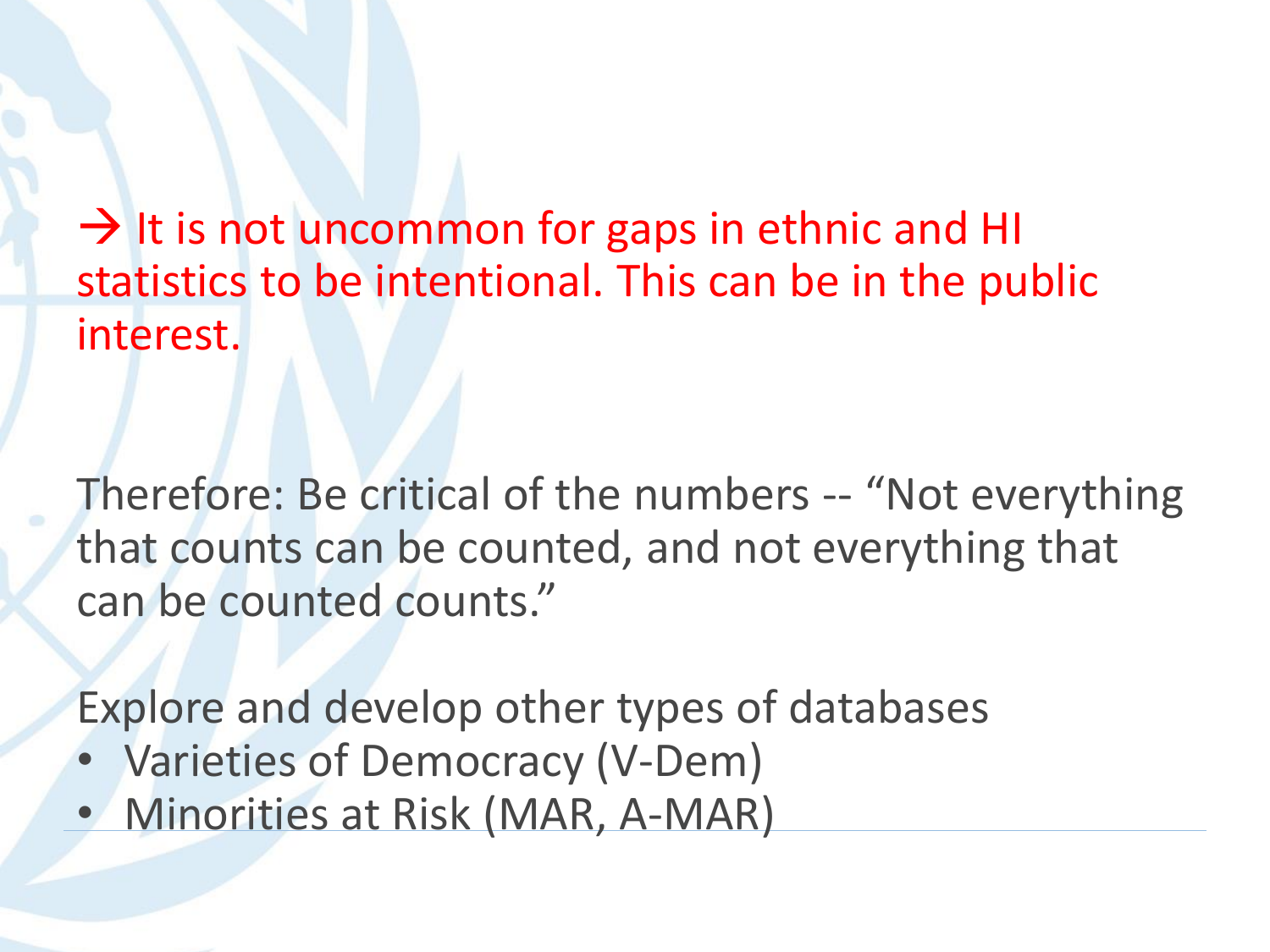#### 4) Addressing HI: options and considerations

Discussion tends to focus on a narrow range of policy options – e.g. affirmative action, targeted transfers, group rights – but a broader perspective is in order.

At the country level, our policy "tool-box" includes policies/ reforms/initiatives designed to:

- redistribute economic resources
- equalize socioeconomic status, opportunities, mobility
- make government and institutional structures more responsive to, and inclusive of, marginalized populations – to improve their real and effective participation and representation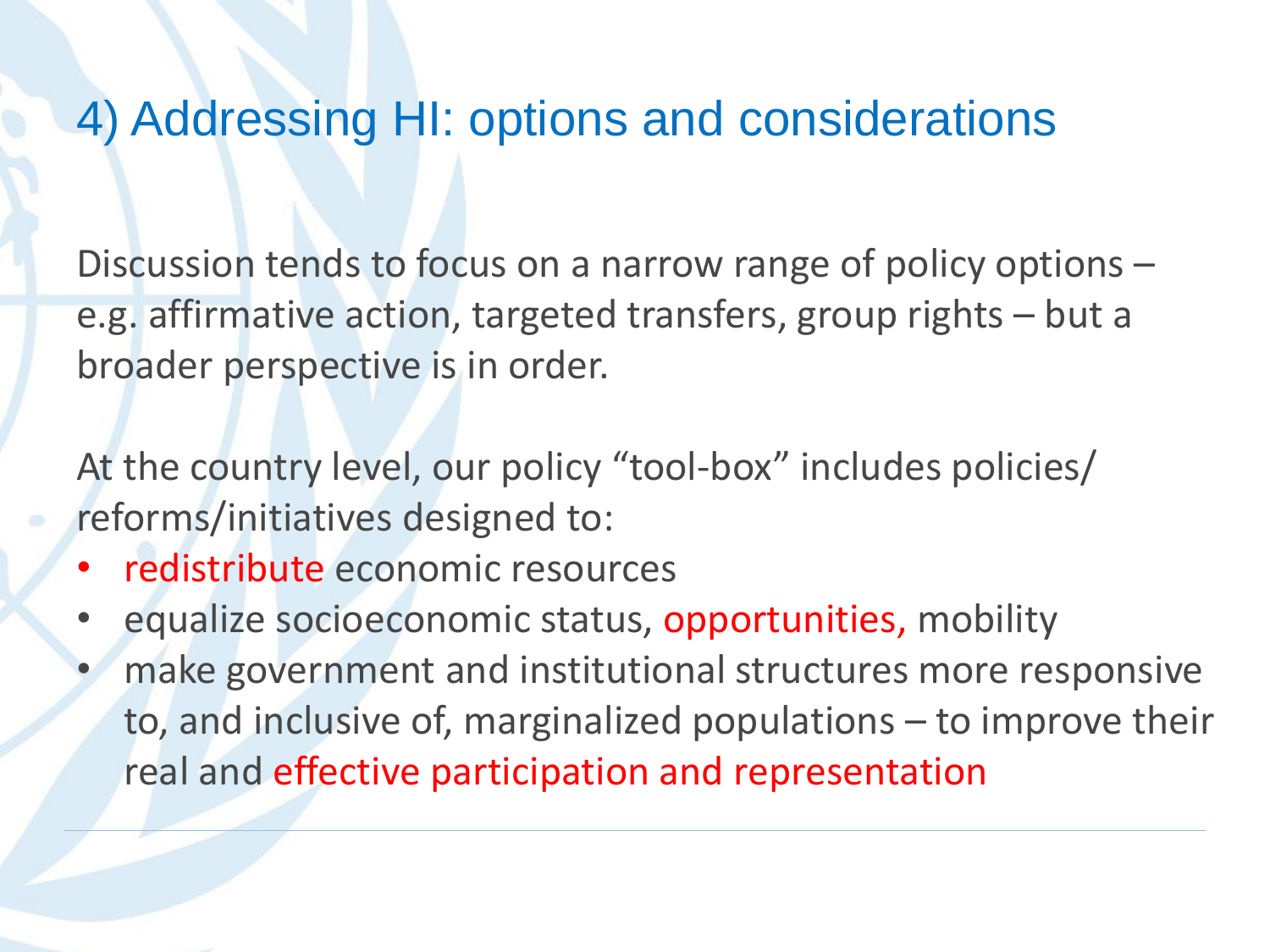#### Multiple levels – from grassroots initiatives to reform of national state institutions

"Bottom up" legal empowerment (LE) initiatives like community paralegals programs (e.g. Timap for Justice) that help marginalized populations to use and understand the law to protect and advance their rights

Constitutional reform – e.g. in Bolivia, Colombia, Ecuador, Mexico, Nicaragua, Paraguay, and Peru, to recognize the multiethnic, multicultural nature of their societies

Electoral system reforms that create new incentives for political representation of minority groups

Electoral quotas and reservations for marginalized populations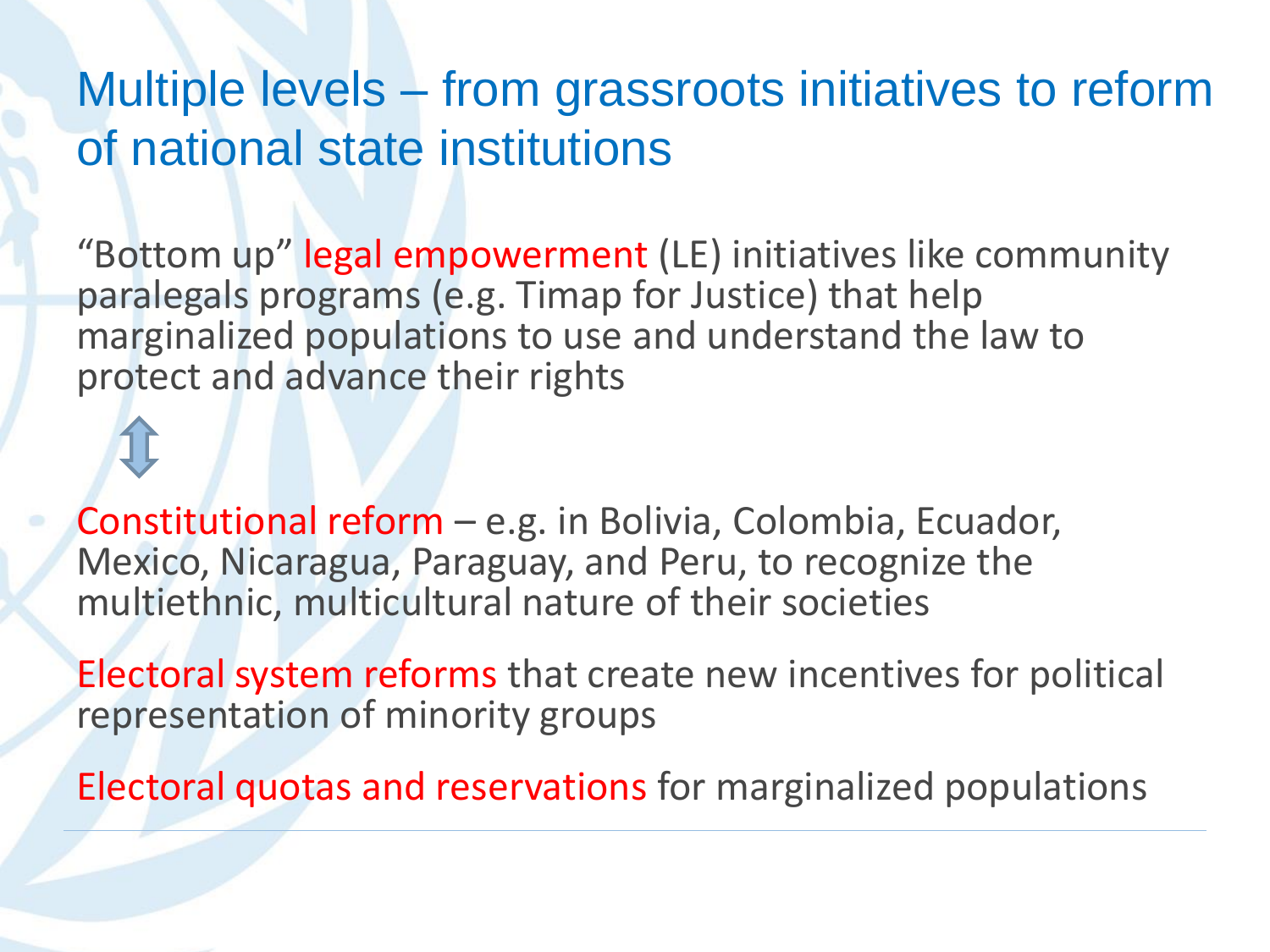From group-targeted to more universally framed

Electoral reservations or quotas for marginalized groups

Collective land rights

Affirmative action – e.g. in U.S., Black Economic Empowerment in South Africa, New Economic Policy in Malaysia

Social assistance programs providing benefits to individuals/ households that meet certain criteria in terms of need

Addressing gaps in universal programs to which all citizens are entitled as a right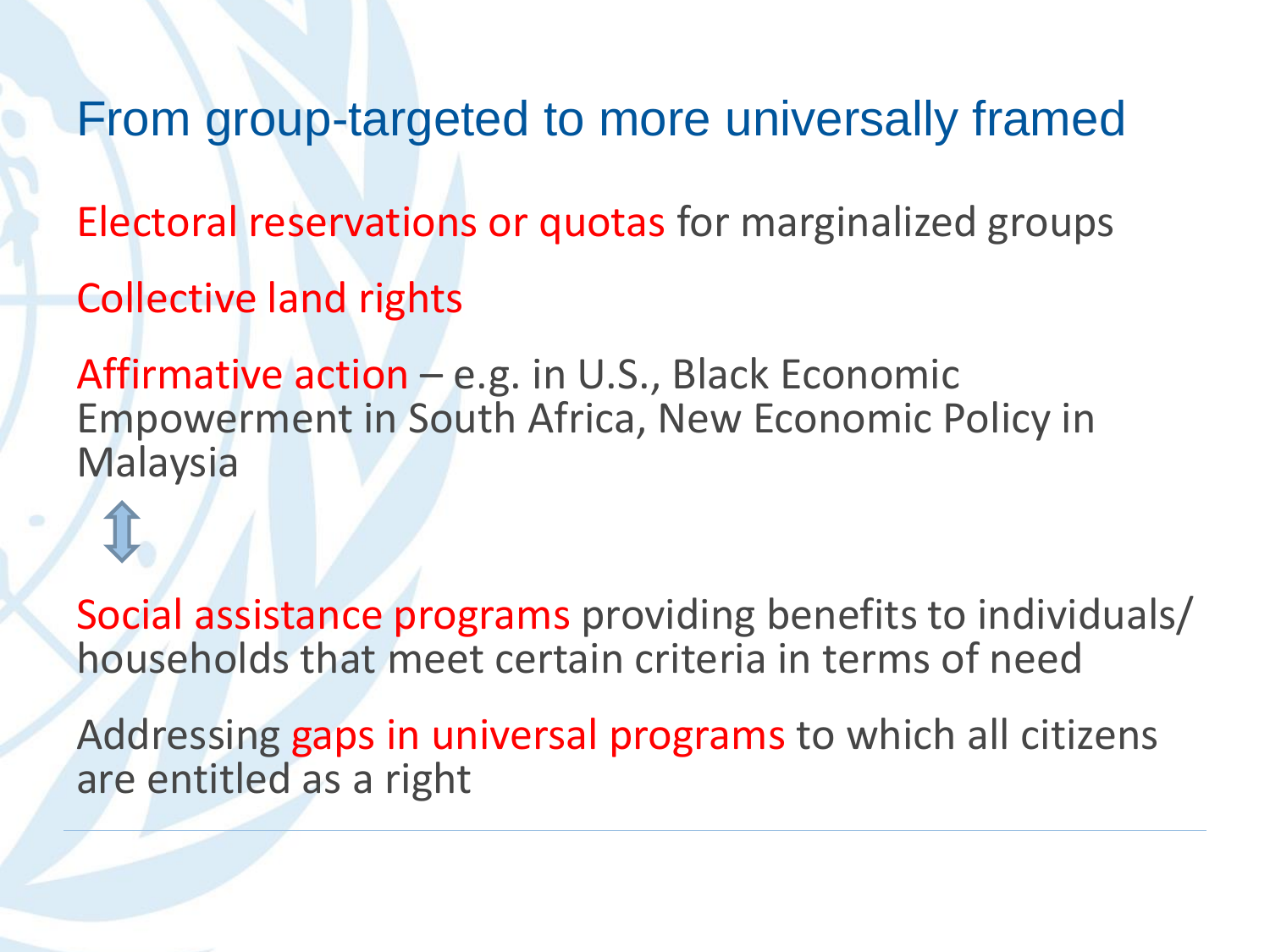#### Group-targeted policies often come first to mind – be careful!

Can political will can be built and sustained?

Concerns about fairness, heightened ethnic tensions, backlash

Tensions between group rights and individual rights, lack of consistency with liberal values

The risk of freezing distributional conflict along these lines

- Bosnia's consociational settlement (Stroschein 2014)
- Cote d'Ivoire's 1998 land law (Boone 2019)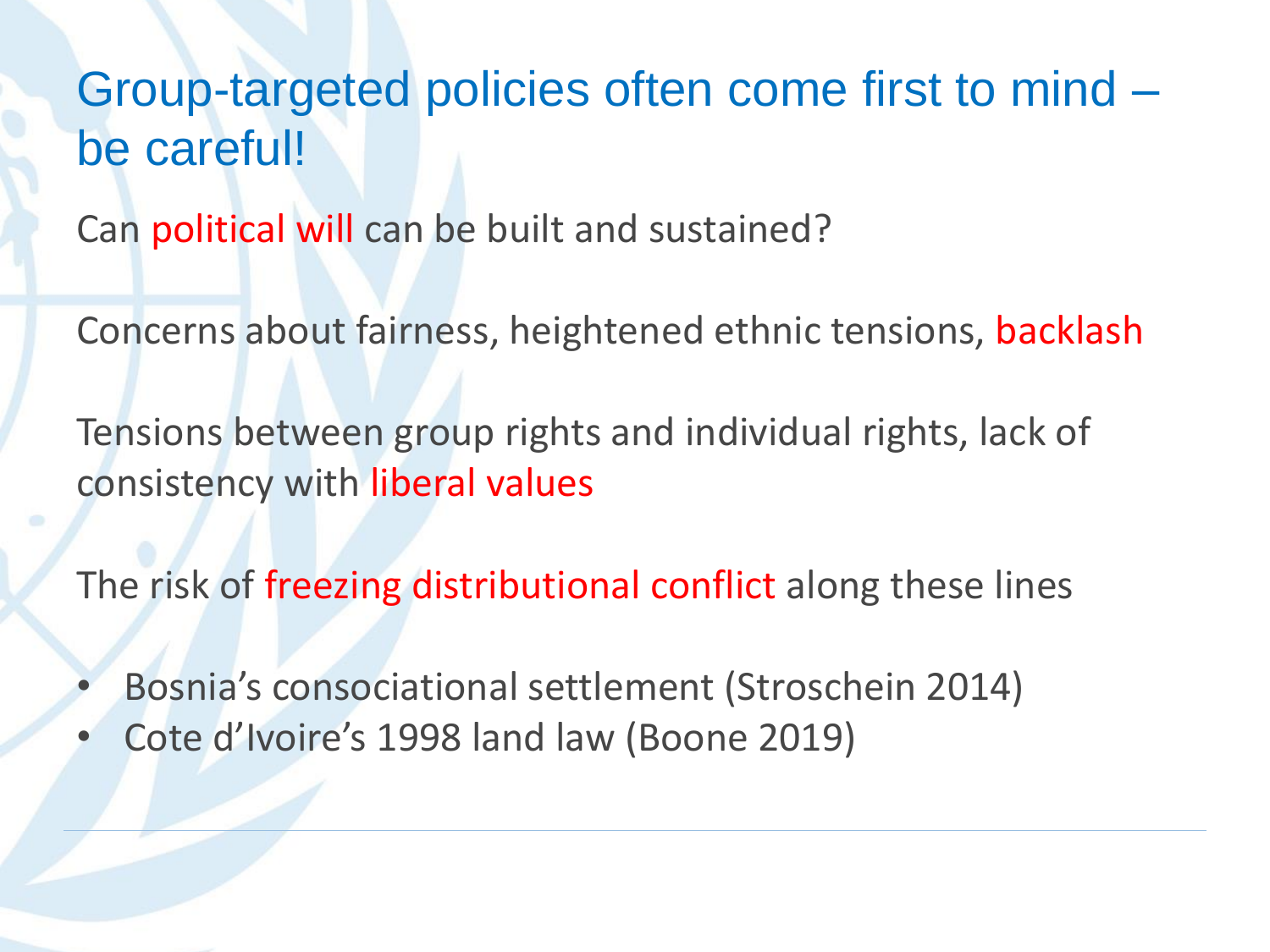# Policy options: is gender like ethnicity? (Htun 2004)

There's an empirical pattern in institutional remedies to address the underrepresentation of women and ethnic minorities:

- women  $\rightarrow$  quotas in political parties
- ethnic minorities  $\rightarrow$  reserved seats in legislatures

Given that women crosscut political cleavages, and ethnic groups tend to have boundaries that coincide with political cleavages, this is what you would expect:

- women's issues can be addressed within existing parties
- ethnic minority issues require new parties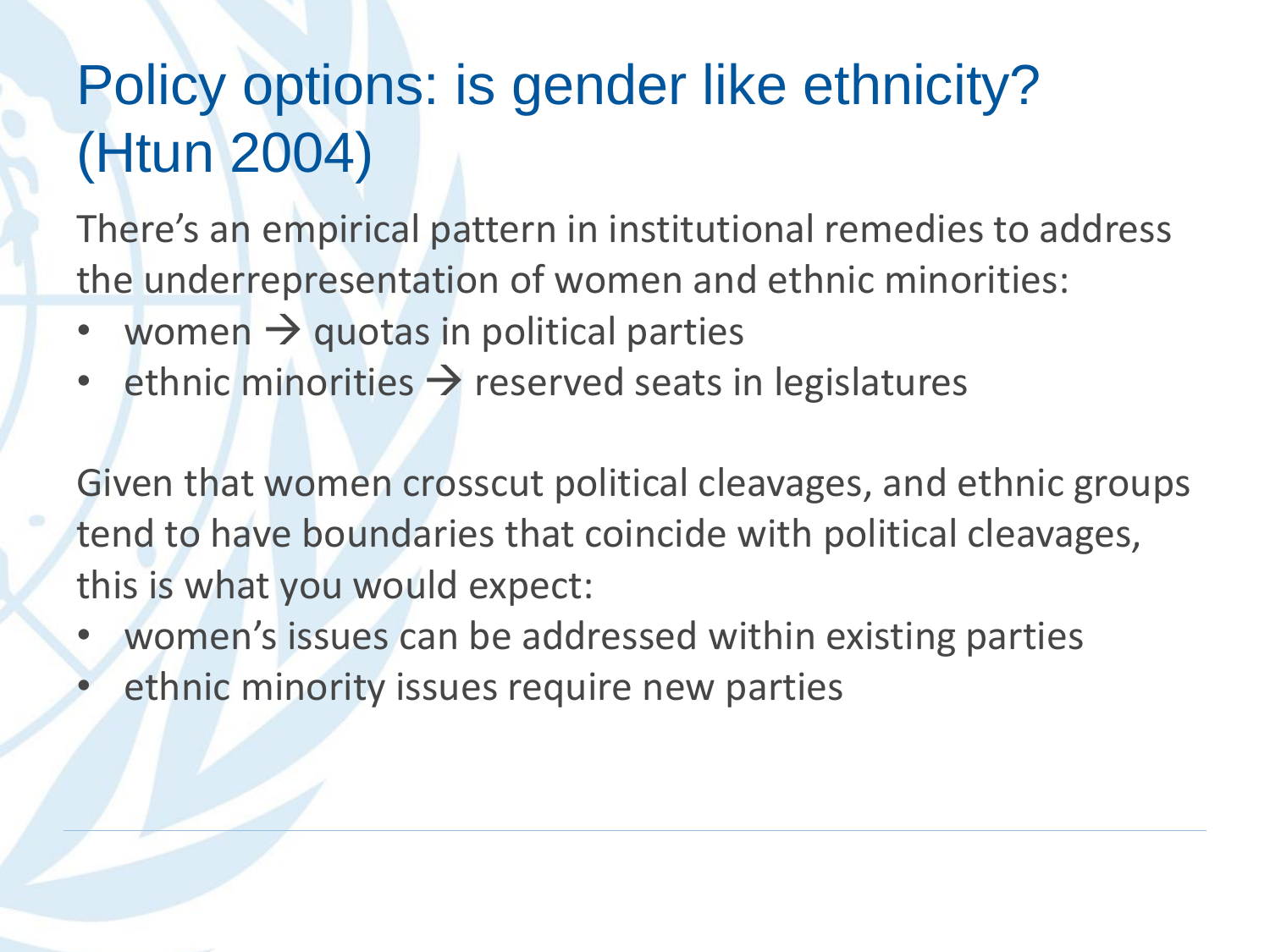## To recap

- Inequality especially  $HI$  is political in implications and influences. This makes it difficult to measure and monitor, and to address.
- That said, our policy "tool-box" for addressing HI in socioeconomic and political terms is quite big and diverse. Be aware of the risks of group-targeted policies.
- More research is needed to map and assess options across different types of HI and contexts (watch this space!)